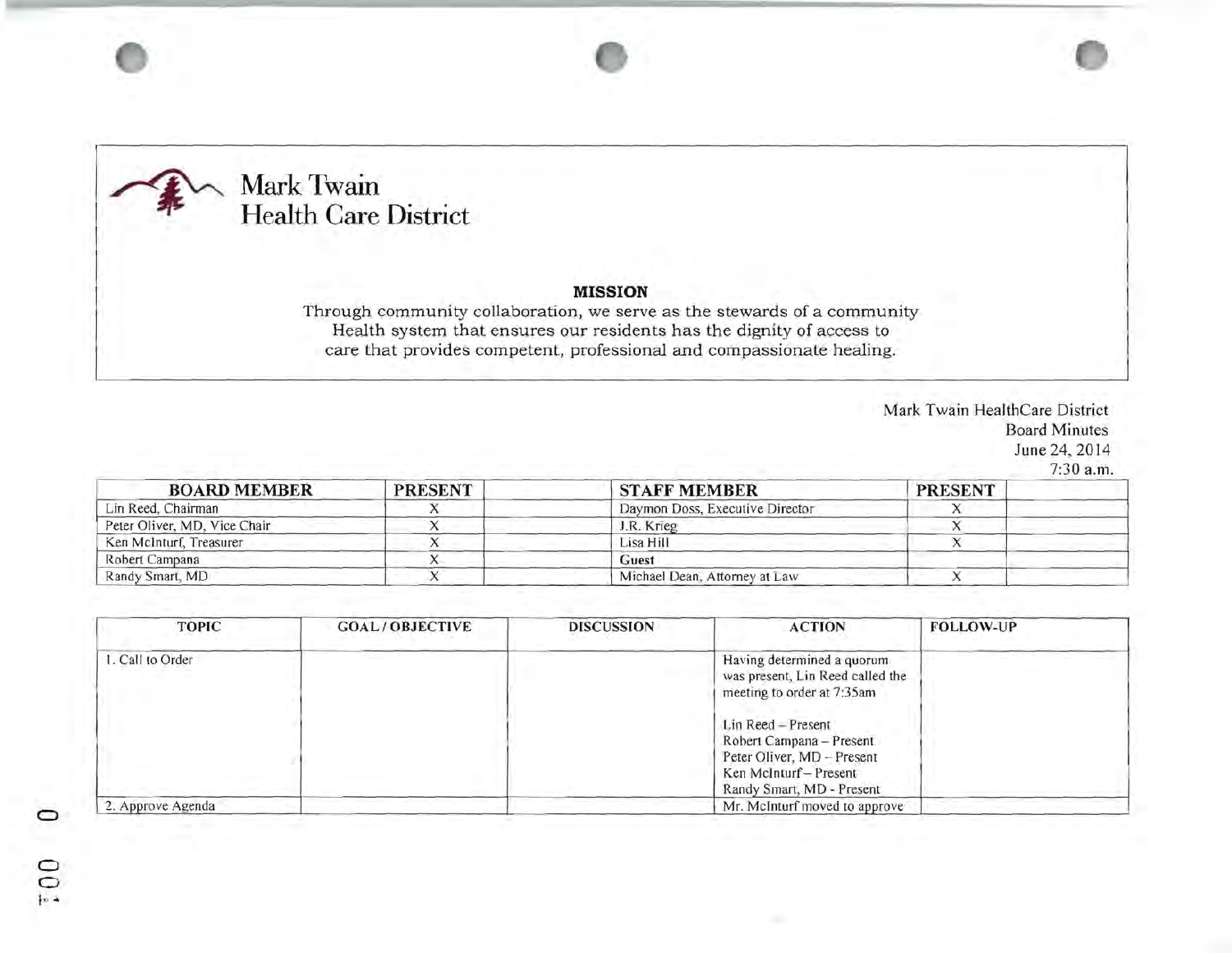|                                                      |                                                                                                                      | the June 24, 2014 Mark Twain<br>HealthCare District Agenda; The<br>motion was seconded by Dr.<br>Smart and was approved by a<br>vote of 5 in favor, 0 opposed.                                                                                                                                                                                                                   |  |
|------------------------------------------------------|----------------------------------------------------------------------------------------------------------------------|----------------------------------------------------------------------------------------------------------------------------------------------------------------------------------------------------------------------------------------------------------------------------------------------------------------------------------------------------------------------------------|--|
| 3. Public Comment                                    | None                                                                                                                 |                                                                                                                                                                                                                                                                                                                                                                                  |  |
| <b>Consent Calendar</b>                              |                                                                                                                      |                                                                                                                                                                                                                                                                                                                                                                                  |  |
| Approval of the<br>11<br>May 28, 2014 Minutes        |                                                                                                                      | The Consent Calendar was<br>removed and corrections were<br>made on page 6, item 7.<br>Correction DR. Smart requested<br>a Fair Market Value of main<br>campus, not just the medical<br>office buildings.<br>Dr. Smart made a motion to<br>approve the Minutes as<br>corrected; the motion was<br>seconded by Mr. Campana and<br>approved by a vote of 5 in favor,<br>0 opposed. |  |
| Acceptance of the<br>2.<br>April, 2014<br>Financials | Mr. McInturf reviewed the<br>narrative for April 2013 on page<br>9-15, as included in the Board<br>Agenda materials. | A motion was made by Dr.<br>Oliver and seconded by Dr.<br>Smart to accept the Financial<br>Report for March, 2014.                                                                                                                                                                                                                                                               |  |
| <b>Public Comment</b>                                | None                                                                                                                 |                                                                                                                                                                                                                                                                                                                                                                                  |  |

ø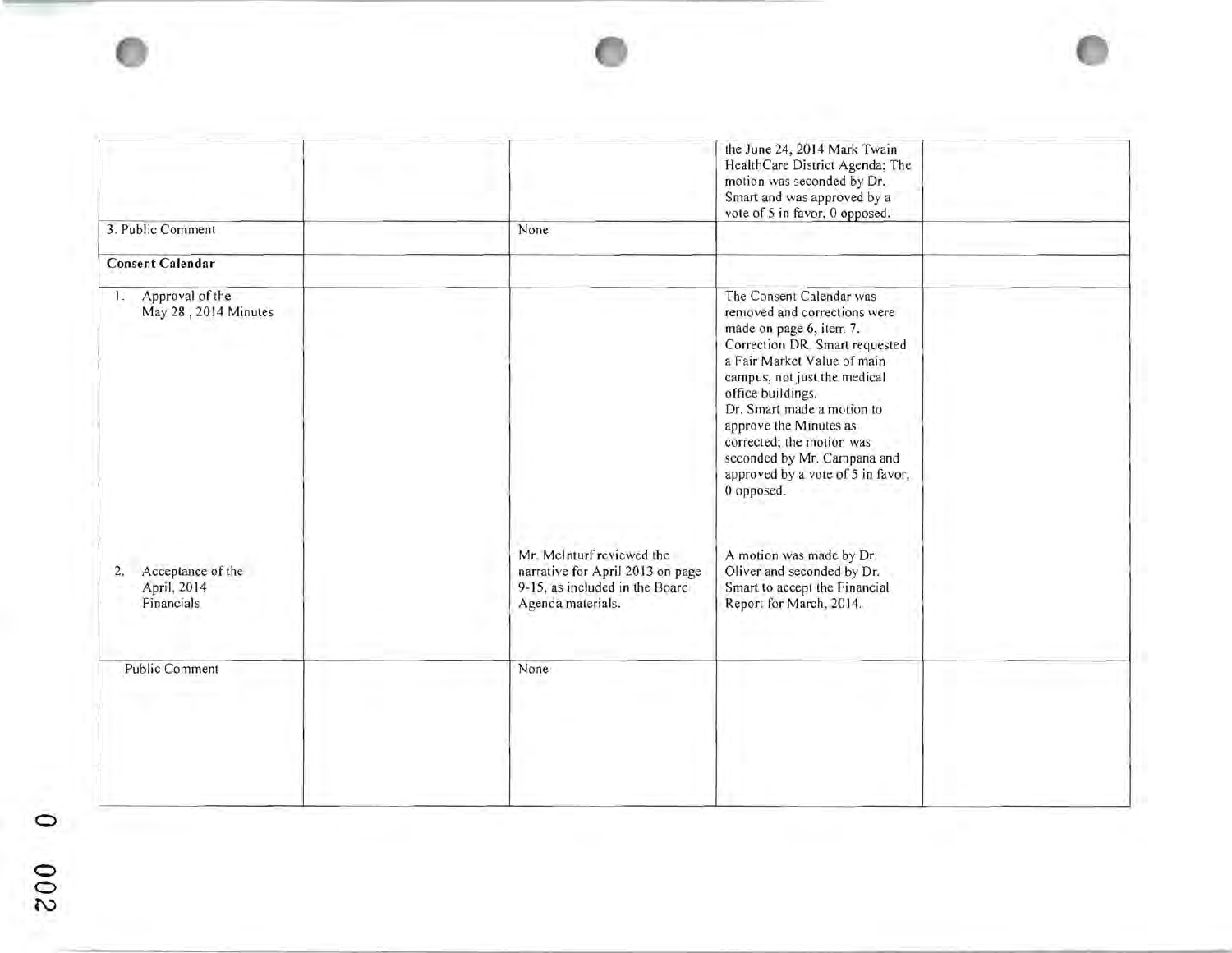

o a  $\bar{c}$ w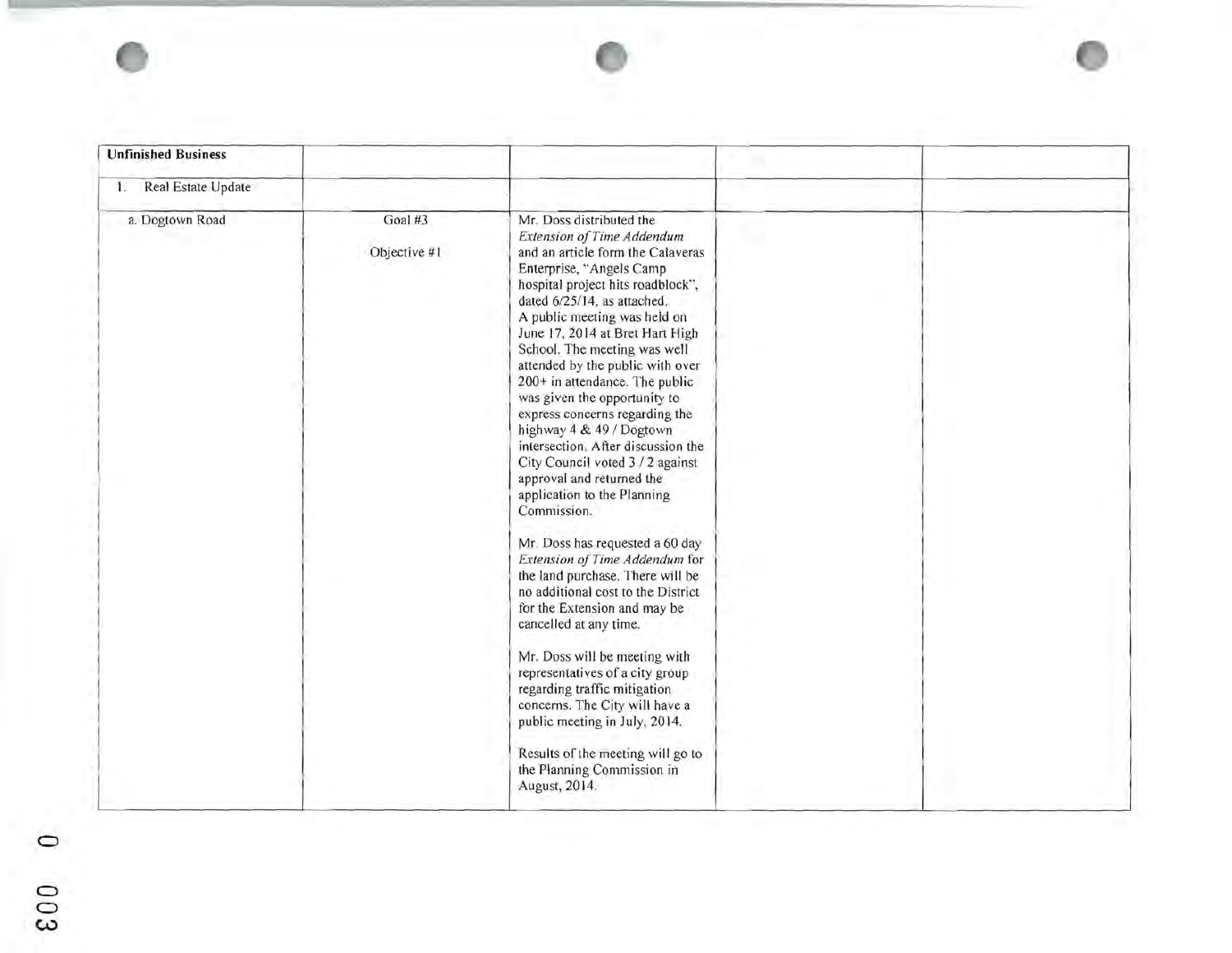|                | He will attend a meeting on June<br>26, 2014 with Cal Trans and the<br>City Manager.<br>The MTHCD, Mark Twain<br>Medical Center Foundation and<br>Mark Twain Medical Center<br>(MTMC) will begin exploring<br>other potential properties for<br>construction. A specific site has<br>not been identified.<br>Dr. Smart requested additional<br>clarification of the traffic study<br>performed. He suggested that a<br>new study be performed by a<br>different firm.<br>Craig Marks stated that MTMC<br>is staying committed to the<br>Project. They will continue to<br>talk with CalTrans and continue<br>to evaluate other sites, however,<br>MTMC will remain optimistic.<br>Mr. Doss noted at the hearing,<br>the public was not against the<br>project, but was concerned with<br>the traffic situation and possible<br>issues that could be associated<br>with commercial travel in a<br>residential area. | Dr. Oliver made a motion to<br>approve the Extension of Offer<br>for 170 Dogtown Road, Angels<br>Camp, CA; the motion was<br>seconded by Mr. McInturf, and<br>was approved by a vote of 5 in<br>favor, 0 opposed. |  |
|----------------|--------------------------------------------------------------------------------------------------------------------------------------------------------------------------------------------------------------------------------------------------------------------------------------------------------------------------------------------------------------------------------------------------------------------------------------------------------------------------------------------------------------------------------------------------------------------------------------------------------------------------------------------------------------------------------------------------------------------------------------------------------------------------------------------------------------------------------------------------------------------------------------------------------------------|-------------------------------------------------------------------------------------------------------------------------------------------------------------------------------------------------------------------|--|
| Public Comment | Mrs. Lucas, Director, MTMC<br>Foundation, stated that the<br>Foundation and the community<br>continue to be supportive of the                                                                                                                                                                                                                                                                                                                                                                                                                                                                                                                                                                                                                                                                                                                                                                                      |                                                                                                                                                                                                                   |  |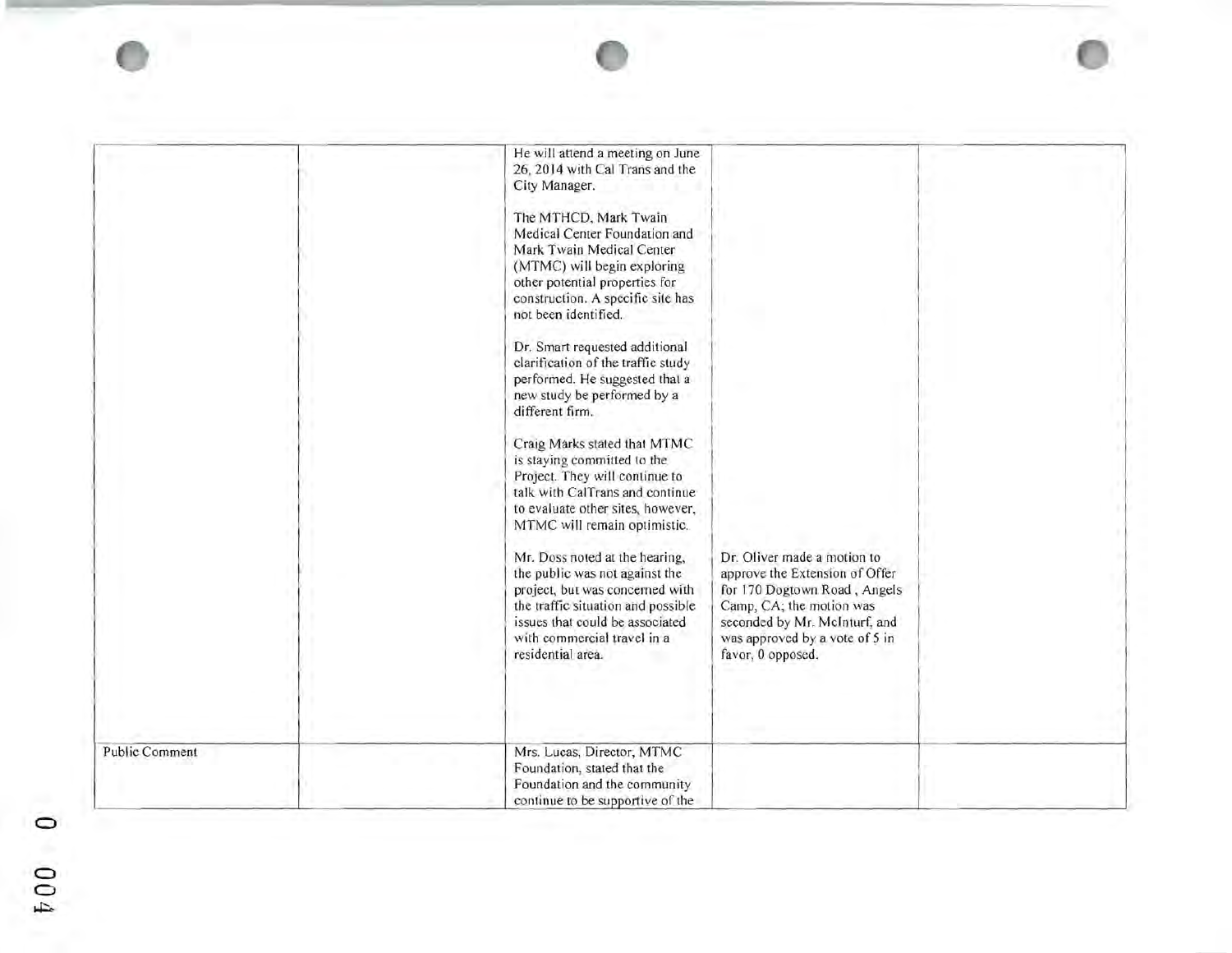|                                                    |                         | project. To date the Foundation                                                                                                                                                                                                                                                                                                                                                                                                                                                                                                                                                                                                               |                                                                                                                                                                                                                                                                                   |  |
|----------------------------------------------------|-------------------------|-----------------------------------------------------------------------------------------------------------------------------------------------------------------------------------------------------------------------------------------------------------------------------------------------------------------------------------------------------------------------------------------------------------------------------------------------------------------------------------------------------------------------------------------------------------------------------------------------------------------------------------------------|-----------------------------------------------------------------------------------------------------------------------------------------------------------------------------------------------------------------------------------------------------------------------------------|--|
| 2. Telehealth Update                               |                         | has raised \$1.7M for the Project.                                                                                                                                                                                                                                                                                                                                                                                                                                                                                                                                                                                                            |                                                                                                                                                                                                                                                                                   |  |
|                                                    | Goal #5<br>Objective #3 | Dr. Smart reported the team is<br>meeting each Monday and has a<br>scheduled conference call with<br>Mercy, Sacramento, every<br>Wednesday. To date they have<br>received 6-9 inquires for service.<br>The challenge will be to find<br>dedicated space and to put<br>infrastructure in place. Phones<br>and lines were installed last<br>week. Mr. Doss will continue to<br>work with Larry Cornish, COO,<br>MTMC, on various facility needs<br>of the program.                                                                                                                                                                              |                                                                                                                                                                                                                                                                                   |  |
| <b>Public Comment</b>                              |                         | None                                                                                                                                                                                                                                                                                                                                                                                                                                                                                                                                                                                                                                          |                                                                                                                                                                                                                                                                                   |  |
| 3. Approval of the Sixth<br>Amendment to the Lease | Goal #1<br>Objective #2 | Dr. Oliver reviewed the Lease<br>Amendement as presented<br>(Attachment A, pg. 16-66) and<br>reported that the Lease<br>Committee and Legal Counsel<br>reviewed the document and<br>found the language and terms to<br>be agreeable and recommended<br>that the Board approve the Lease<br>as presented.<br>Mr. Dean agreed that the<br>document met the legal<br>requirements and the needs of<br>the MTHCD. He recommended<br>the Board to approve the Lease<br>subject to MTMC approving the<br>Administrative Services<br>Agreement (ASA).<br>Once MTMC approves the ASA<br>the MTHCD will finalize in<br>Resolution form and will accept | Dr. Oliver made a motion to<br>approve the Sixth Amendment to<br>the Lease between MTHCD and<br>MTMC Corporate Board,<br>Resolution 2014, subject to<br>MTHCD approving the ASA; the<br>motion was seconded by Mr.<br>Campana and approved by a vote<br>of 5 in favor, 0 opposed. |  |

o o  $\bar{c}$  $\cup$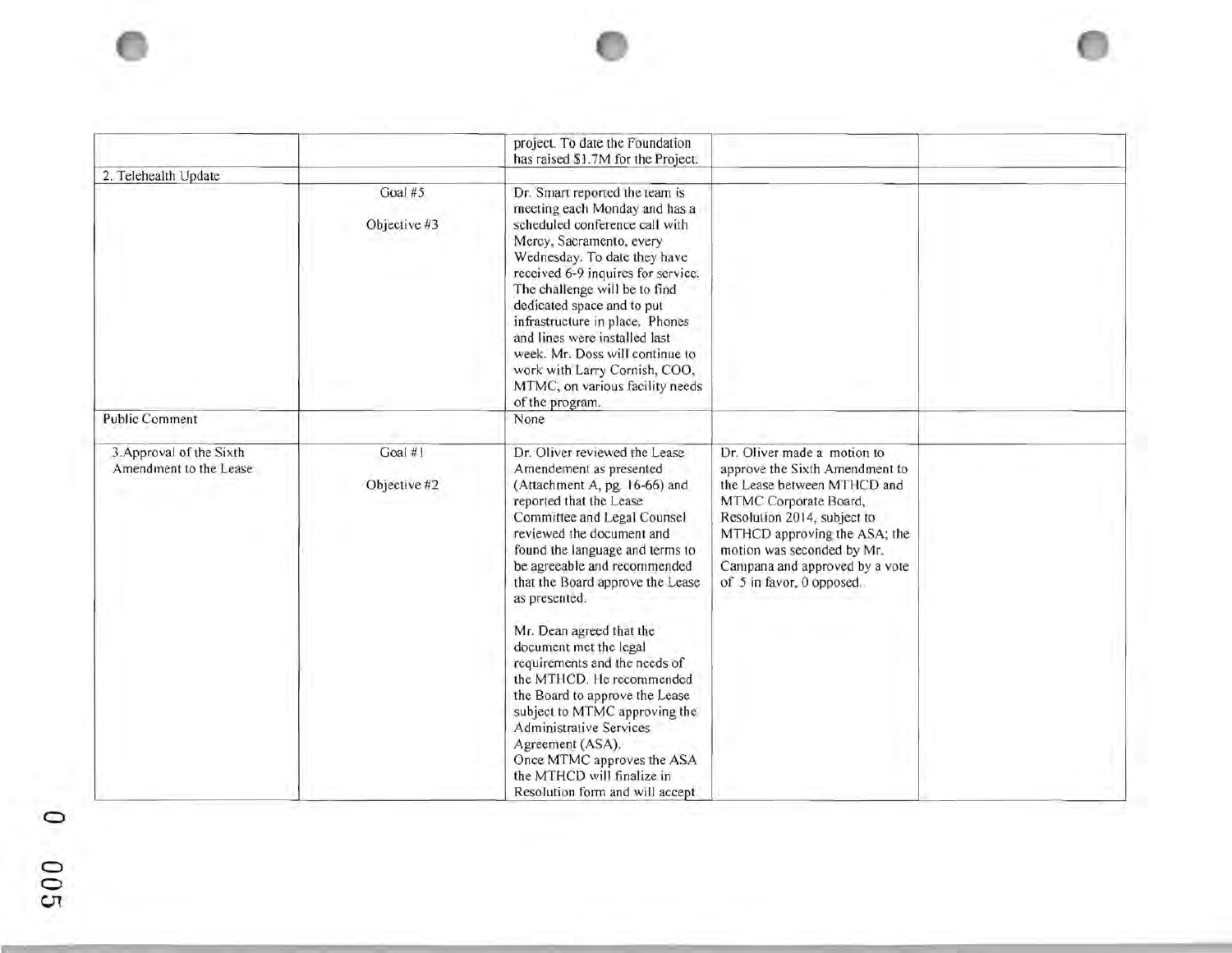|                                                         |                                | the ASA.                                                                                                                                                                                                                                                                                                                                                                                                        |                                                                                                                                                                                                                                                                   |  |
|---------------------------------------------------------|--------------------------------|-----------------------------------------------------------------------------------------------------------------------------------------------------------------------------------------------------------------------------------------------------------------------------------------------------------------------------------------------------------------------------------------------------------------|-------------------------------------------------------------------------------------------------------------------------------------------------------------------------------------------------------------------------------------------------------------------|--|
| <b>Public Comment</b>                                   |                                | None                                                                                                                                                                                                                                                                                                                                                                                                            |                                                                                                                                                                                                                                                                   |  |
| 4. Board Policy Regarding<br>501(c) Funding             |                                | This item was tabled until<br>August, 2014.                                                                                                                                                                                                                                                                                                                                                                     |                                                                                                                                                                                                                                                                   |  |
| 5. HVAC Control System<br>Upgrade - North Wing          | Goal # $3$<br>Objective # 5    | Mr. Doss distributed the Trane<br>Control Proposal, as attached. It<br>is estimated the new controls will<br>have a monthly energy savings<br>of \$2,000 in addition to<br>enhancing the building and<br>reducing maintenance costs.<br>Construction will begin in<br>approximately 2 weeks.                                                                                                                    | Dr. Oliver made a motion to<br>approve a Capitol Project to for<br>the purchase of a HVAC Control<br>System for the North Wing of<br>MTMC not to exceed \$81,320:<br>the motion was seconded by Dr.<br>Smart, and approved by a vote of<br>5 in favor, 0 opposed. |  |
| 6. Physician Education Forum                            | Goal # 1<br>Objective # 1      | Dr. Smart requested that going<br>forward the education classes<br>will have the title of "Health<br>Education Forum".<br>Dr. Greg Melcher will provide<br>an update on MERS at the<br>upcoming forum.<br>A line item will be added to the<br>budget in the amount of \$3000,<br>taken form the misc. column,<br>titled Health Education Forum,<br>in order to cover any expenses<br>associated with the forum. |                                                                                                                                                                                                                                                                   |  |
| <b>Public Comment</b>                                   |                                | None                                                                                                                                                                                                                                                                                                                                                                                                            |                                                                                                                                                                                                                                                                   |  |
| 7. Approval of FY2014-2015<br><b>Operational Budget</b> | Goal # 2, 4 & 5<br>Objective # | Mr. Doss briefly discussed the<br>FY2014-2015 Budget<br>(Attachment B & C, pg. 67).<br>After discussion the Board<br>directed Mr. Doss to request<br>some definitive data results for<br>the CDPH Chronic Disease                                                                                                                                                                                               | Dr. Smart made a motion to<br>approve the FY2014-2015<br>Operational Budget as amended<br>and recommended by the<br>Finance Committee; the motion<br>was seconded by Mr. Campana<br>and was approved by a vote of 5<br>in favor, 0 opposed.                       |  |

o o  $\tilde{c}$  $\widetilde{\sigma}$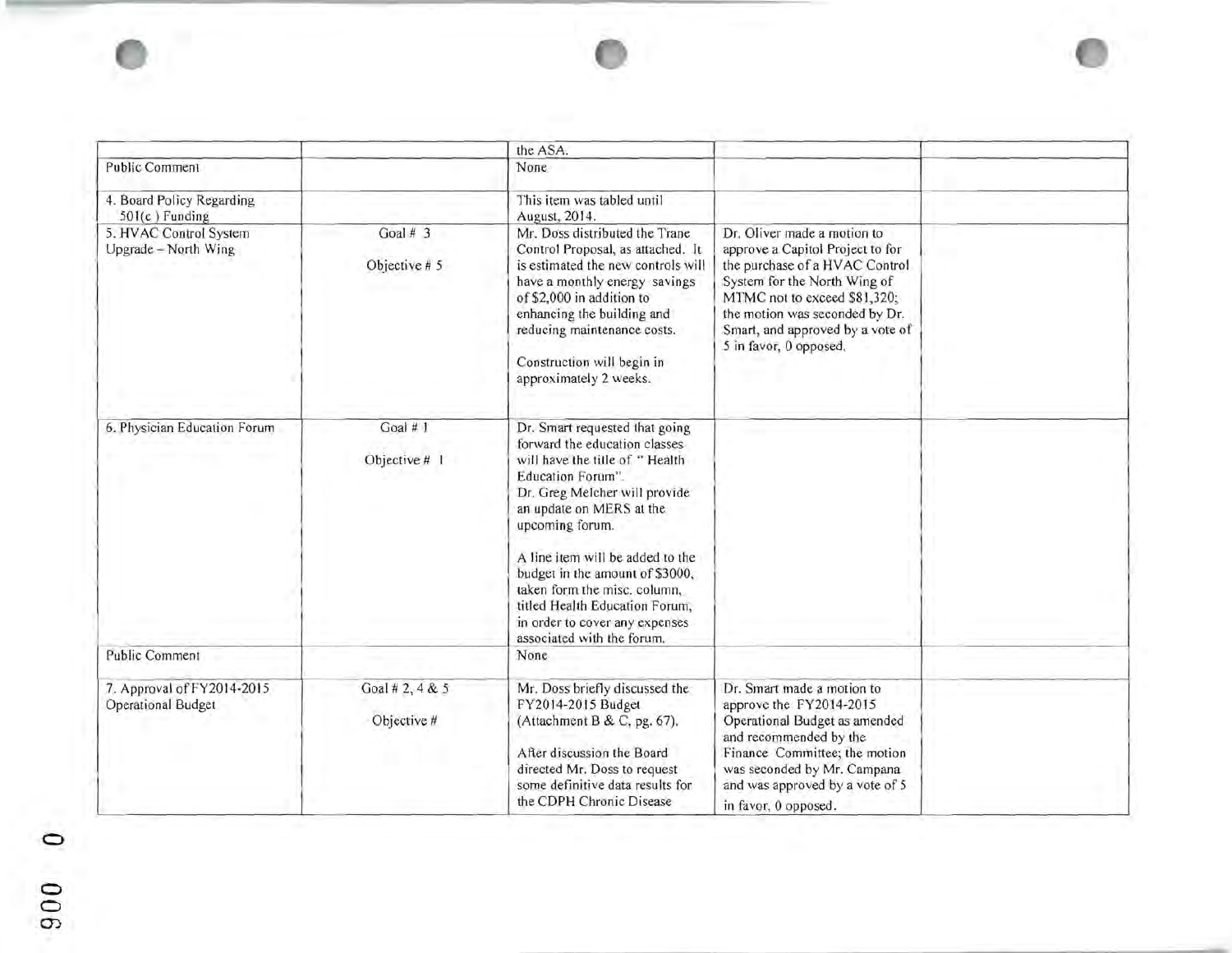|                                         |            | Program.<br>The Board agreed to add an<br>additional \$10,000 to the<br>Operational Consultant budget.                                                                                                                           |                                                                                     |                                                                                                                                               |
|-----------------------------------------|------------|----------------------------------------------------------------------------------------------------------------------------------------------------------------------------------------------------------------------------------|-------------------------------------------------------------------------------------|-----------------------------------------------------------------------------------------------------------------------------------------------|
| <b>Public Comment</b>                   |            |                                                                                                                                                                                                                                  | <b>None</b>                                                                         |                                                                                                                                               |
| <b>NEW BUSINESS</b>                     |            |                                                                                                                                                                                                                                  |                                                                                     |                                                                                                                                               |
| 8. President's Report                   |            | No report                                                                                                                                                                                                                        |                                                                                     |                                                                                                                                               |
| <b>Public Comment</b>                   |            | None                                                                                                                                                                                                                             |                                                                                     |                                                                                                                                               |
| 9. MTHCD Executive Director's<br>Report | Goal # $4$ | Mr. Doss recommended a Board<br>meeting date change. There will<br>be no meeting in November,<br>2014. In December the Board<br>will meet December 10, 2014.<br>Mr. Doss is currently searching.<br>for a new web page designer. |                                                                                     | The Board will not met in<br>November. The December<br>meeting will be held on<br>December 10, 2014.<br>He will provide an update in<br>July. |
| <b>Public Comments</b>                  |            | None                                                                                                                                                                                                                             |                                                                                     |                                                                                                                                               |
| <b>Board Comments</b>                   |            | None                                                                                                                                                                                                                             |                                                                                     |                                                                                                                                               |
| Adjournment                             |            |                                                                                                                                                                                                                                  | There being no further business<br>the Chairman adjourned the<br>meeting at 9:43.m. |                                                                                                                                               |